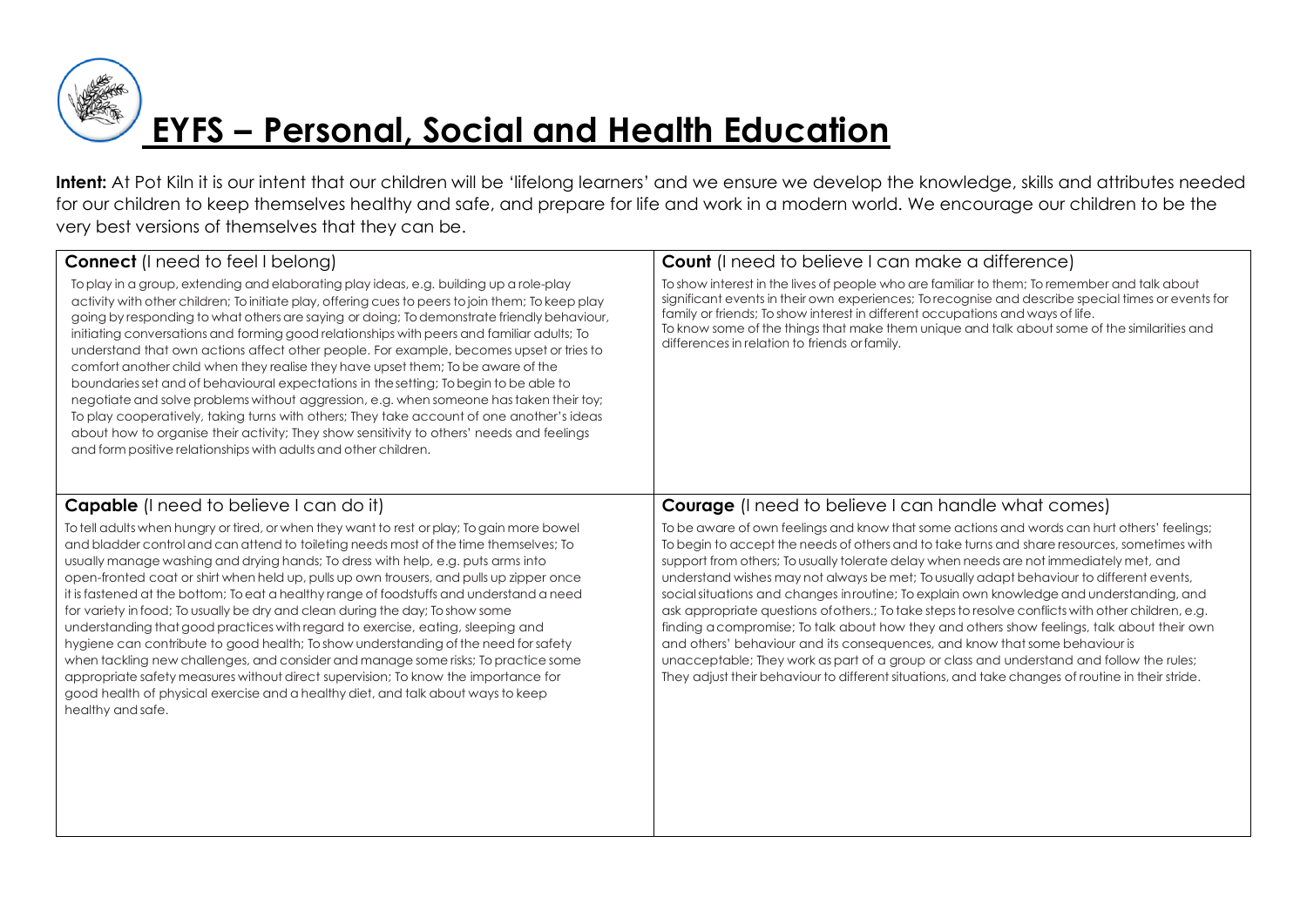

**Intent:** At Pot Kiln it is our intent that our children will be 'lifelong learners' and we ensure we develop the knowledge, skills and attributes needed for our children to keep themselves healthy and safe, and prepare for life and work in a modern world. We encourage our children to be the very best versions of themselves that they can be.

| <b>Connect</b> (I need to feel I belong)                                                                                                                                                                                                                                                                                                                                                                                                                                                                                                                                                                                                                                                                                                                                                                                                                                                                                                                                                                                                                                                                                                                                                                                                         | <b>Count</b> (I need to believe I can make a difference)                                                                                                                                                                                                                                                                                                                                                                                                                                           |
|--------------------------------------------------------------------------------------------------------------------------------------------------------------------------------------------------------------------------------------------------------------------------------------------------------------------------------------------------------------------------------------------------------------------------------------------------------------------------------------------------------------------------------------------------------------------------------------------------------------------------------------------------------------------------------------------------------------------------------------------------------------------------------------------------------------------------------------------------------------------------------------------------------------------------------------------------------------------------------------------------------------------------------------------------------------------------------------------------------------------------------------------------------------------------------------------------------------------------------------------------|----------------------------------------------------------------------------------------------------------------------------------------------------------------------------------------------------------------------------------------------------------------------------------------------------------------------------------------------------------------------------------------------------------------------------------------------------------------------------------------------------|
| what kind and unkind behaviour mean in and out school; how kind and unkind<br>behaviour can make people feel; about what respect means; about class rules,<br>being polite to others, sharing and taking turns; democratic process for voting for<br>class School Council Members and Head Pupils; British Values - British Values Day;<br>about people who care for them, e.g. parents, siblings, grandparents, relatives,<br>friends, teachers; the role these different people play in children's lives and how they<br>care for them; what it means to be a family and how families are different, e.g. single<br>parents, same-sex parents, etc.; about the importance of telling someone — and how<br>to tell them — if they are worried about something in their family; about examples of<br>rules in different situations, e.g. class rules, rules at home, rules outside; that different<br>people have different needs; how we care for people, animals and other living things<br>in different ways; how they can look after the environment, e.g. recycling; how and<br>why people use the internet; the benefits of using the internet and digital devices;<br>how people find things out and communicate safely with othersonline | about situations when someone's body or feelings might be hurt and whom to go to for help;<br>about what it means to keep something private, including parts of the body that are private; to<br>identify different types of touch and how they make people feel (e.g. hugs, tickling, kisses and<br>punches); how to respond if being touched makes them feel uncomfortable or unsafe; when it is<br>important to ask for permission to touch others; how to ask for and give/not give permission |
| <b>Capable</b> (I need to believe I can do it)<br>that everyone has different strengths, in and out of school; about how different<br>strengths and interests are needed to do different jobs; about people whose job it is<br>to help us in the community; about different jobs and the work people do; what it<br>means to be healthy and why it is important; ways to take care of themselves on a                                                                                                                                                                                                                                                                                                                                                                                                                                                                                                                                                                                                                                                                                                                                                                                                                                            | <b>Courage</b> (I need to believe I can handle what comes)<br>to recognise what makes them special and unique including their likes, dislikes and what they<br>are good at; how to manage and whom to tell when finding things difficult, or when things<br>go wrong; how they are the same and different to others; about different kinds of feelings;<br>how to recognise feelings in themselves and others; how feelings can affect how people<br>behave                                        |
| dailybasis; about basic hygiene routines, e.g. hand washing; about healthy and<br>unhealthy foods, including sugarintake; about physical activity and how it keeps<br>people healthy; about different types of play, including balancing indoor, outdoor<br>and screen-based play; about people who can help them to stay healthy, such as<br>parents, doctors, nurses, dentists, lunch supervisors; how to keep safe in the sun; how<br>rules can help to keep us safe; why some things have age restrictions, e.g. TV and film,<br>games, toys or play areas; basic rules for keeping safe online; whom to tell if they see<br>something online that makes them feel unhappy, worried, or scared.                                                                                                                                                                                                                                                                                                                                                                                                                                                                                                                                              |                                                                                                                                                                                                                                                                                                                                                                                                                                                                                                    |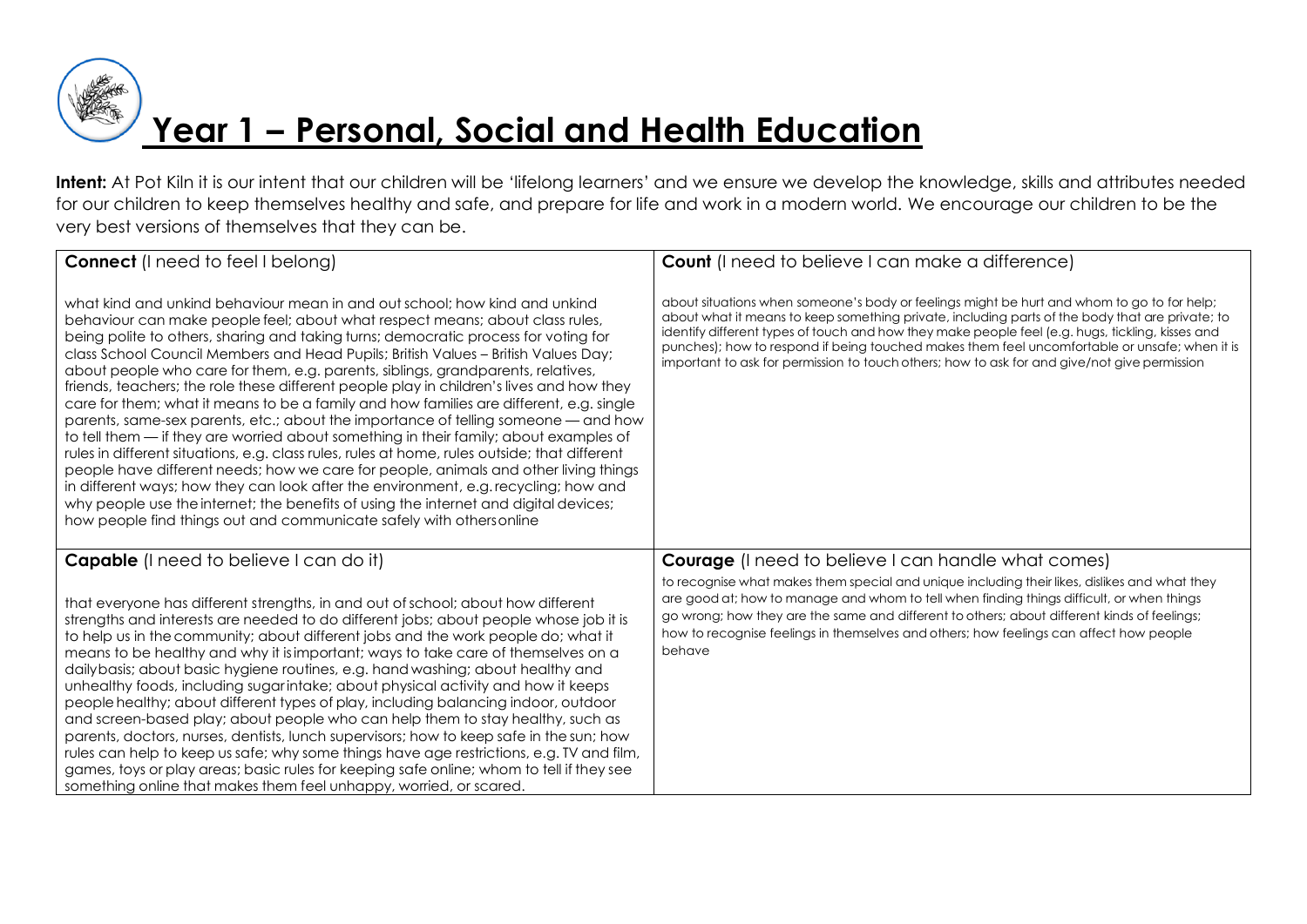

# **Year 2 – Personal, Social and Health Education**

Intent: At Pot Kiln it is our intent that our children will be 'lifelong learners' and we ensure we develop the knowledge, skills and attributes needed for our children to keep themselves healthy and safe, and prepare for life and work in a modern world. We encourage our children to be the very best versions of themselves that they can be.

| <b>Connect</b> (I need to feel I belong)                                                                                                                                                                                                                                                                                                                                                                                                                                                                                                                                                                                                                                                                                                                                                                                                                                                                                                                                                                                                                                                                                                                                                                                                                                                                                                                                                                                                                                                                                                                                                                                                                         | <b>Count</b> (I need to believe I can make a difference)                                                                                                                                                                                                                                                                                                                                                                                                                                                                                                                                                                                                                                                                                                                                                                                                                                                                                          |
|------------------------------------------------------------------------------------------------------------------------------------------------------------------------------------------------------------------------------------------------------------------------------------------------------------------------------------------------------------------------------------------------------------------------------------------------------------------------------------------------------------------------------------------------------------------------------------------------------------------------------------------------------------------------------------------------------------------------------------------------------------------------------------------------------------------------------------------------------------------------------------------------------------------------------------------------------------------------------------------------------------------------------------------------------------------------------------------------------------------------------------------------------------------------------------------------------------------------------------------------------------------------------------------------------------------------------------------------------------------------------------------------------------------------------------------------------------------------------------------------------------------------------------------------------------------------------------------------------------------------------------------------------------------|---------------------------------------------------------------------------------------------------------------------------------------------------------------------------------------------------------------------------------------------------------------------------------------------------------------------------------------------------------------------------------------------------------------------------------------------------------------------------------------------------------------------------------------------------------------------------------------------------------------------------------------------------------------------------------------------------------------------------------------------------------------------------------------------------------------------------------------------------------------------------------------------------------------------------------------------------|
| how to be a good friend, e.g. kindness, listening, honesty; about different ways that people<br>meet and make friends; strategies for positive play with friends, e.g. joining in, including<br>others, etc.; about what causes arguments between friends; how to positively resolve<br>arguments between friends; how to recognise, and ask for help, when they are feeling<br>lonely or unhappy or to help someone else; democratic process for voting for class School<br>Council Members and Head Pupils; British Values – British Values Day; about the things they<br>have in common with their friends, classmates, and other people; how friends can have<br>both similarities and differences; how to play and work cooperativelyin different groups<br>and situations; how to share their ideas and listen to others, take part in discussions, and<br>give reasons for their views; about being a part of different groups, and the role they play in<br>these groups e.g.class, teams, faith groups; about different rights and responsibilities that<br>they have in school and the wider community; about how a community can help people<br>from different groups to feel included; to recognise that they are all equal, and ways in<br>which they are the same and different to others in their community; the ways in which<br>people can access the internet e.g. phones, tablets, computers; to recognise the purpose<br>and value of the internet in everydaylife; to recognise that some content on the internet is<br>factual and some is for entertainment e.g. news, games, videos; that information online<br>might not always be true | how to recognise hurtful behaviour, including online; what to do and whom to tell if they<br>see or experience hurtful behaviour, including online; about what bullying is and different<br>types of bullying; how someone may feel if they are being bullied; about the difference<br>between happy surprises and secrets that make them feel; uncomfortable or worried, and<br>how to get help; how to resist pressure to do something that feels uncomfortable or unsafe;<br>how to ask for help if they feel unsafe or worried and what vocabulary to use                                                                                                                                                                                                                                                                                                                                                                                     |
| <b>Capable</b> (I need to believe I can do it)                                                                                                                                                                                                                                                                                                                                                                                                                                                                                                                                                                                                                                                                                                                                                                                                                                                                                                                                                                                                                                                                                                                                                                                                                                                                                                                                                                                                                                                                                                                                                                                                                   | <b>Courage</b> (I need to believe I can handle what comes)                                                                                                                                                                                                                                                                                                                                                                                                                                                                                                                                                                                                                                                                                                                                                                                                                                                                                        |
| about what money is and its different forms e.g. coins, notes, and ways of paying for things<br>e.g. debit cards, electronic payments; how money can be kept and looked after; about<br>getting, keeping and spending money; that people are paid money for the job theydo;<br>how to recognise the difference between needs and wants; how people make choices<br>about spending money, including thinking about needs and wants; about routines and<br>habits for maintaining good physical and mental health; why sleep and rest are important<br>for growing and keeping healthy; that medicines, including vaccinations and<br>immunisations, can help people stay healthy and manage allergies; the importance of,<br>and routines for, brushing teeth and visiting the dentist; about food and drink that affect<br>dentalhealth; how to describe and share a range offeelings; ways to feel good, calm<br>down or change their mood e.g. playing outside, listening to music, spending time with<br>others; how to manage big feelings including those associated with change, loss and<br>bereavement when and how to ask for help, and how to help others, with their feelings;<br>about the human life cycle and how people grow from young toold; how our needs and<br>bodies change as we growup; to identify and name the main parts of the body including<br>external genitalia (e.g. vulva, vagina, penis, testicles); about change as people grow up,<br>including new opportunities and responsibilities                                                                                                                                       | how to recognise risk in everyday situations, e.g. road, water and rail safety, medicines;<br>how to help keep themselves safe in familiar and unfamiliar environments, such as in school,<br>online and 'out and about'; to identify potential unsafe situations, who is responsible for<br>keeping them safe in these situations, and steps they can take to avoid or remove<br>themselves from danger; how to help keep themselves safe at home in relation to electrical<br>appliances, fire safety and medicines/household products; about things that people can<br>put into their body or onto their skin (e.g. medicines and creams) and how these can<br>affect how people feel; how to respond if there is an accident and someone is hurt about<br>whose job it is to keep us safe and how to get help in an emergency, including how to dial<br>999 and what to say; preparing to move to a new class and setting goals for next year |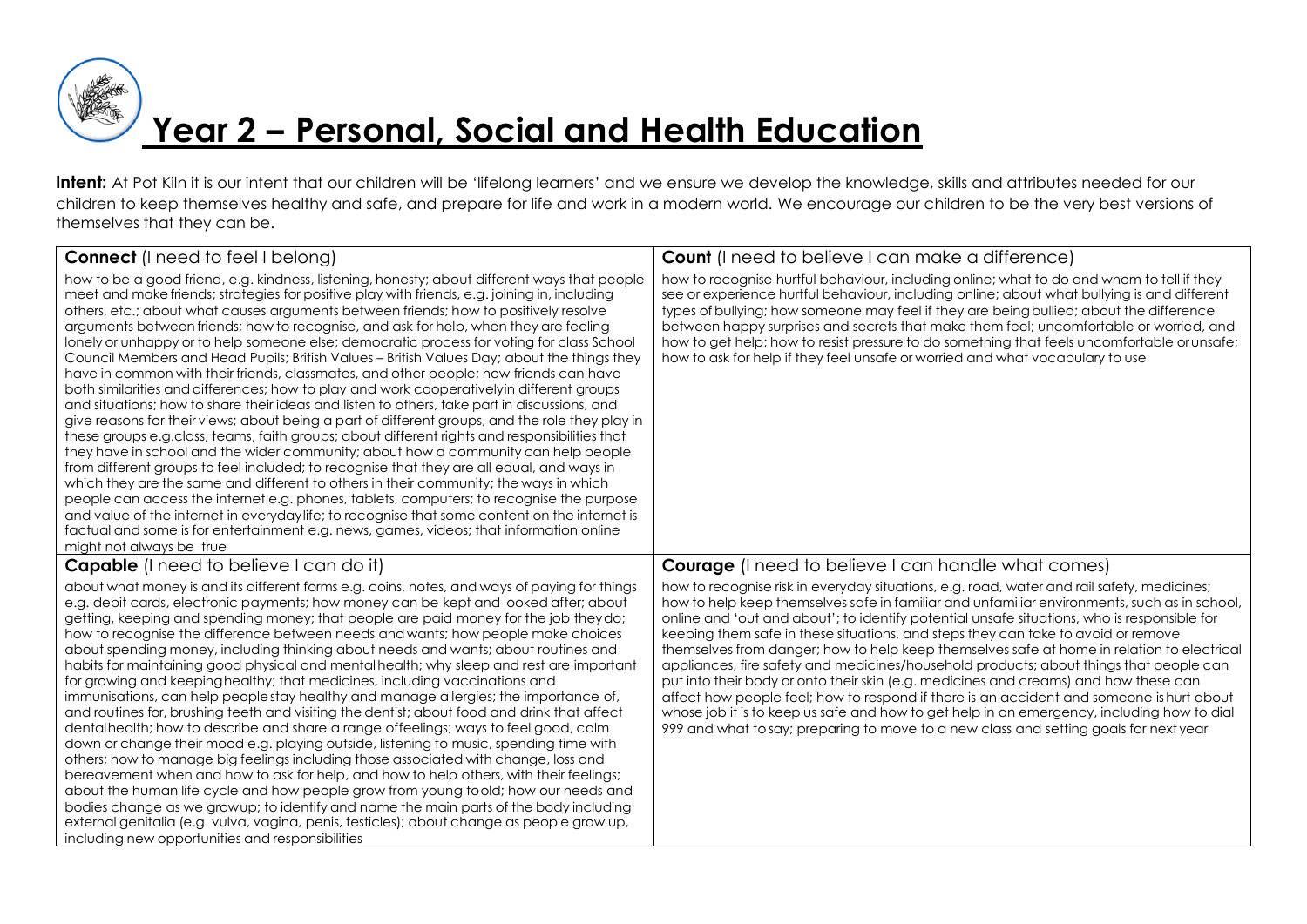

**Year 3 – Personal, Social and Health Education**

Intent: At Pot Kiln it is our intent that our children will be 'lifelong learners' and we ensure we develop the knowledge, skills and attributes needed for our children to keep themselves healthy and safe, and prepare for life and work in a modern world. We encourage our children to be the very best versions of themselves that they can be.

| <b>Connect</b> (I need to feel I belong)<br>to recognise respectful behaviours e.g. helping or including others, being responsible; how to<br>model respectful behaviour in different situations e.g. at home, at school, online; the importance<br>of self-respect and their right to be treated respectfully by others; what it means to treat others,<br>and be treated, politely; the ways in which people show respect and courtesy in different cultures<br>and in wider society; democratic process for voting for class School Council Members and Head<br>Pupils; British Values – British Values Day; What is appropriate to share with friends, classmates,<br>family and wider social groups including online; about what privacy and personal boundaries are,<br>including online; basic strategies to help keep themselves safe online e.g. passwords, using trusted<br>sites and adult supervision; that bullying and hurtful behaviour is unacceptable in any situation;<br>about the effects and consequences of bullying for the people involved; about bullying online,<br>and the similarities and differences to face-to-face bullying; what to do and whom to tell if they<br>see or experience bullying or hurtful behaviour; the reasons for rules and laws in wider<br>society; the importance of abiding by the law and what might happen if rules and laws<br>are broken; what human rights are and how they protect people; to identify basic<br>examples of human rights including the rights of children; about how they have rights<br>and also responsibilities; that with every right there is also a responsibility e.g. the right to an<br>education and the responsibility to learn; how the internet can be used positively for leisure, for<br>school and for work; to recognise that images and information online can be altered or adapted<br>and the reasons for why this happens; strategies to recognise whether something they see online<br>is true or accurate; to evaluate whether a game is suitable to play or a website is appropriate for<br>their age-group; to make safe, reliable choices from search results; how to report something seen<br>or experienced online that concerns them e.g. images or content that worry them, unkind or<br>inappropriate communication | <b>Count</b> (I need to believe I can make a difference)<br>to recognise and respect that there are different types of families, including single parents, same-<br>sex parents, step-parents, blended families, foster and adoptive parents; that being part of a<br>family provides support, stability and love; about the positive aspects of being part of a family,<br>such as spending time together and caring for each other; about the different ways that people<br>can care for each other e.g. giving encouragement or support in times of difficulty; to identify<br>if/when something in a family might make someone upset or worried; what to do and whom to<br>tell if family relationships are making them feel unhappy or unsafe |
|---------------------------------------------------------------------------------------------------------------------------------------------------------------------------------------------------------------------------------------------------------------------------------------------------------------------------------------------------------------------------------------------------------------------------------------------------------------------------------------------------------------------------------------------------------------------------------------------------------------------------------------------------------------------------------------------------------------------------------------------------------------------------------------------------------------------------------------------------------------------------------------------------------------------------------------------------------------------------------------------------------------------------------------------------------------------------------------------------------------------------------------------------------------------------------------------------------------------------------------------------------------------------------------------------------------------------------------------------------------------------------------------------------------------------------------------------------------------------------------------------------------------------------------------------------------------------------------------------------------------------------------------------------------------------------------------------------------------------------------------------------------------------------------------------------------------------------------------------------------------------------------------------------------------------------------------------------------------------------------------------------------------------------------------------------------------------------------------------------------------------------------------------------------------------------------------------------------------------------------------------------------------------------------------------------------------------------|----------------------------------------------------------------------------------------------------------------------------------------------------------------------------------------------------------------------------------------------------------------------------------------------------------------------------------------------------------------------------------------------------------------------------------------------------------------------------------------------------------------------------------------------------------------------------------------------------------------------------------------------------------------------------------------------------------------------------------------------------|
| <b>Capable</b> (I need to believe I can do it)                                                                                                                                                                                                                                                                                                                                                                                                                                                                                                                                                                                                                                                                                                                                                                                                                                                                                                                                                                                                                                                                                                                                                                                                                                                                                                                                                                                                                                                                                                                                                                                                                                                                                                                                                                                                                                                                                                                                                                                                                                                                                                                                                                                                                                                                                  | <b>Courage</b> (I need to believe I can handle what comes)                                                                                                                                                                                                                                                                                                                                                                                                                                                                                                                                                                                                                                                                                         |
| about jobs that people may have from different sectors e.g. teachers, business people, charity<br>work; that people can have more than one job at once or over their lifetime; about common<br>myths and gender stereotypes related to work; to challenge stereotypes through examples of<br>role models in different fields of work e.g. women in STEM; about some of the skills needed to do<br>a job, such as teamwork and decision-making; to recognise their interests, skills and<br>achievements and how these might link to future jobs; how to set goals that they would like to<br>achieve this year e.g. learn a new hobby; about the choices that people make in daily life that<br>could affect their health; to identify healthy and unhealthy choices (e.g. in relation to food,<br>exercise, sleep); what can help people to make healthy choices and what might negatively<br>influence them; about habits and that sometimes they can be maintained, changed or<br>stopped the positive and negative effects of habits, such as regular exercise or eating too much<br>sugar, on a healthy lifestyle; what is meant by a healthy, balanced diet including what foods<br>should be eaten regularly or just occasionally; that regular exercise such as walking or cycling<br>has positive benefits for their mental and physical health; about the things that affect feelings                                                                                                                                                                                                                                                                                                                                                                                                                                                                                                                                                                                                                                                                                                                                                                                                                                                                                                                                 | that everyone is an individual and has unique and valuable contributions to make; to recognise<br>howstrengths and interests form part of a person's identity; how to identify their own personal<br>strengths and interests and what they're proud of (in school, out of school); to recognise<br>common challenges to self-worth e.g. finding school work difficult, friendship issues; basic<br>strategies to manage and reframe setbacks e.g. asking for help, focusing on what they can<br>learn from a setback, remembering what they are good at, trying again                                                                                                                                                                              |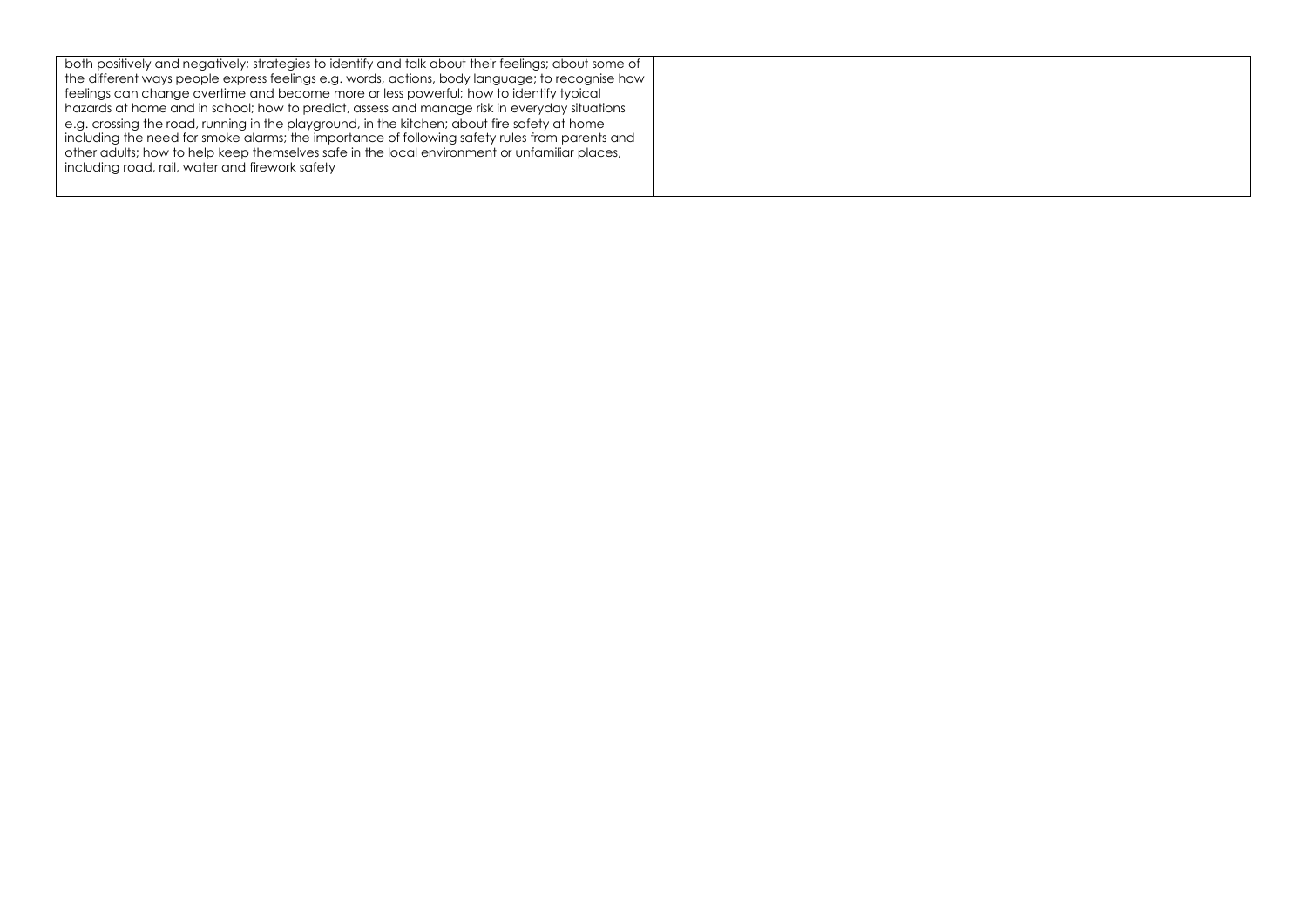

### **Year 4 – Personal, Social and Health Education**

**Intent:** At Pot Kiln it is our intent that our children will be 'lifelong learners' and we ensure we develop the knowledge, skills and attributes needed for our children to keep themselves healthy and safe, and prepare for life and work in a modern world. We encourage our children to be the very best versions of themselves that they can be.

| <b>Connect</b> (I need to feel I belong)                                                                                                                                                                                                                                                                                                                                                                                                                                                                                                                                                                                                                                                                                                                                                                                                                                                                                                                                                                                                                                                                                                                                                                                                                                                                                                                                                                                                                                                                                                                                                                                                                                                                                                                                                                                                                                                                                                                                                                                                                                                                                                                                                                                                                                                                                                                | <b>Count</b> (I need to believe I can make a difference)                                                                                                                                                                                                                                                                                                                                                                                                                                                                                                      |
|---------------------------------------------------------------------------------------------------------------------------------------------------------------------------------------------------------------------------------------------------------------------------------------------------------------------------------------------------------------------------------------------------------------------------------------------------------------------------------------------------------------------------------------------------------------------------------------------------------------------------------------------------------------------------------------------------------------------------------------------------------------------------------------------------------------------------------------------------------------------------------------------------------------------------------------------------------------------------------------------------------------------------------------------------------------------------------------------------------------------------------------------------------------------------------------------------------------------------------------------------------------------------------------------------------------------------------------------------------------------------------------------------------------------------------------------------------------------------------------------------------------------------------------------------------------------------------------------------------------------------------------------------------------------------------------------------------------------------------------------------------------------------------------------------------------------------------------------------------------------------------------------------------------------------------------------------------------------------------------------------------------------------------------------------------------------------------------------------------------------------------------------------------------------------------------------------------------------------------------------------------------------------------------------------------------------------------------------------------|---------------------------------------------------------------------------------------------------------------------------------------------------------------------------------------------------------------------------------------------------------------------------------------------------------------------------------------------------------------------------------------------------------------------------------------------------------------------------------------------------------------------------------------------------------------|
| about the features of positive healthy friendships such as mutual respect, trust and sharing<br>interests; strategies to build positive friendships; how to seek support with relationships if they feel<br>lonely or excluded; how to communicate respectfully with friends when using digitaldevices;<br>how knowing someone online differs from knowing someone face to face and that there are risks<br>in communicating with someone they don't know; what to do or whom to tell if they are worried<br>about any contact online; democratic process for voting for class School Council Members and<br>Head Pupils; British Values - British Values Day; to differentiate between playful teasing, hurtful<br>behaviour and bullying, including online; how to respond if they witness or experience hurtful<br>behaviour or bullying, including online; recognise the difference between 'playful dares' and<br>dares which put someone under pressure, at risk, or make them feel uncomfortable; how to<br>manage pressures associated with dares; when it is right to keep or break a confidence or share<br>asecret; how to recognise risks online such as harmful content or contact; how people may<br>behave differently online including pretending to be someone they are not; how to report<br>concerns and seek help if worried or uncomfortable about someone's behaviour, including<br>online; the meaning and benefits of living in a community; to recognise that they belong to<br>different communities aswell as the school community; about the different groups that make up<br>and contribute to acommunity; about the individuals and groups that help the local community,<br>including through volunteering and work; how to show compassion towards others in need and<br>the shared responsibilities of caring for them; that everything shared online has a digital footprint;<br>that organisations can use personal information to encourage people to buy things; to recognise<br>what online adverts look like; to compare content shared for factual purposes and for<br>advertising; why people might choose to buy or not buy something online e.g. from seeing an<br>advert; that search results are ordered based on the popularity of the website and that this<br>can affect what information people access | to recognise differences between people such as gender, race, faith; to recognise what they<br>have in common with others e.g. shared values, likes and dislikes, aspirations; about the<br>importance of respecting the differences and similarities between people; a vocabulary to<br>sensitively discuss difference and include everyone                                                                                                                                                                                                                  |
| <b>Capable</b> (I need to believe I can do it)                                                                                                                                                                                                                                                                                                                                                                                                                                                                                                                                                                                                                                                                                                                                                                                                                                                                                                                                                                                                                                                                                                                                                                                                                                                                                                                                                                                                                                                                                                                                                                                                                                                                                                                                                                                                                                                                                                                                                                                                                                                                                                                                                                                                                                                                                                          | <b>Courage</b> (I need to believe I can handle what comes)                                                                                                                                                                                                                                                                                                                                                                                                                                                                                                    |
| how people make different spending decisions based on their budget, values and needs; how to<br>keep track of money and why it is important to know how much is being spent; about different<br>ways to pay for things such as cash, cards, e-payment and the reasons for using them; that how<br>people spend money can have positive or negative effects on others e.g. charities, single use<br>plastics; to identify a wide range of factors that maintain a balanced, healthy lifestyle, physically<br>and mentally; what good physical health means and how to recognise early signs of physical<br>illness; that common illnesses can be quickly and easily treated with the right care e.g. visiting the<br>doctor when necessary; how to maintain oral hygiene and dental health, including how to brush<br>and floss correctly; the importance of regular visits to the dentist and the effects of different<br>foods, drinks and substances on dental health; the importance of taking medicines correctly and<br>using household products safely; to recognise what is meant by a 'drug'; that drugs common to<br>everyday life (e.g. cigarettes, e-cigarettes/vaping, alcohol and medicines) can affect health                                                                                                                                                                                                                                                                                                                                                                                                                                                                                                                                                                                                                                                                                                                                                                                                                                                                                                                                                                                                                                                                                                                             | how to identify external genitalia and reproductive organs; about the physical and emotional<br>changes during puberty; key facts about the menstrual cycle and menstrual wellbeing, erections<br>andwet dreams; strategies to manage the changes during puberty including menstruation; the<br>importance of personal hygiene routines during puberty including washing regularly and using<br>deodorant; how to discuss the challenges of puberty with a trusted adult; how to get<br>information, help and advice about puberty; transition to a new class |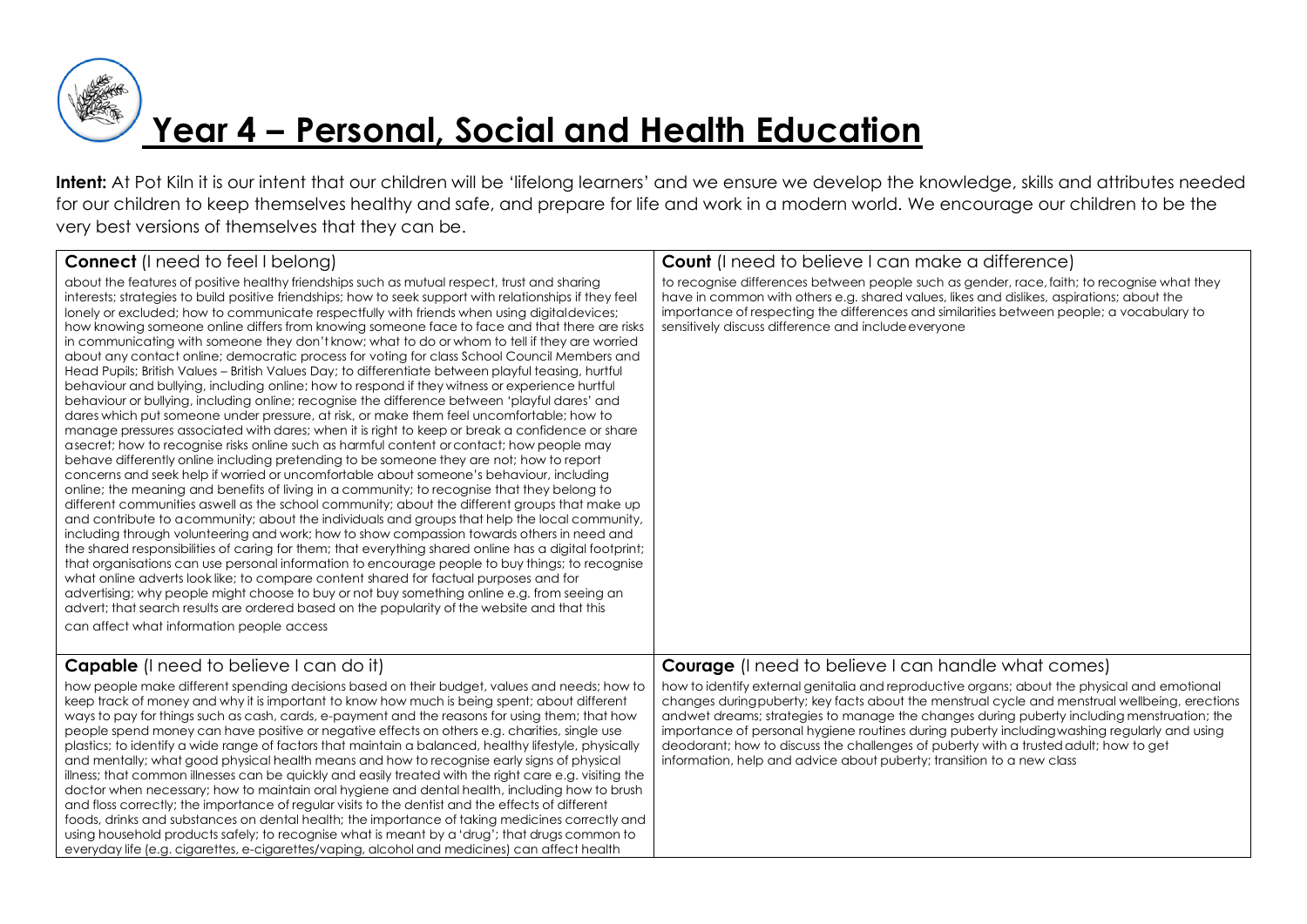| and wellbeing; to identify some of the effects related to different drugs and that all drugs,   |  |
|-------------------------------------------------------------------------------------------------|--|
| including medicines, may have side effects; to identify some of the risks associated with drugs |  |
| common to everyday life; that for some people using drugs can become a habit which is difficult |  |
| I to break: how to ask for help or advice.                                                      |  |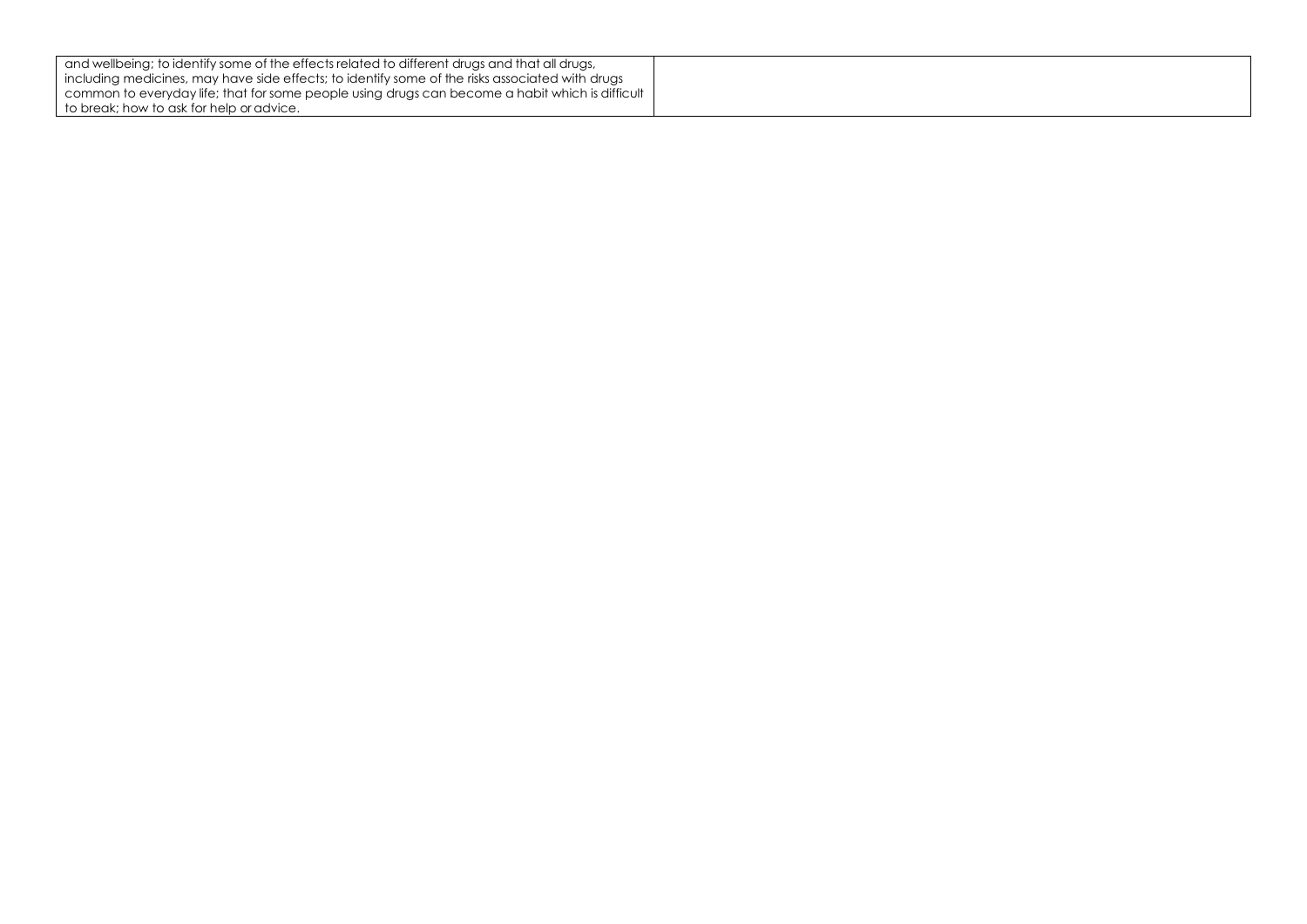

# **Year 5 – Personal, Social and Health Education**

Intent: At Pot Kiln it is our intent that our children will be 'lifelong learners' and we ensure we develop the knowledge, skills and attributes needed for our children to keep themselves healthy and safe, and prepare for life and work in a modern world. We encourage our children to be the very best versions of themselves that they can be.

| <b>Connect</b> (I need to feel I belong)                                                                                                                                                                                                                                                                                                                                                                                                                                                                                                                                                                                                                                                                                                                                                                                                                                                                                                                                                                                                                                                                                                                                                                                                                                                                                                                                                                                                                                                                                                                                                                                                                                                                                                                                                                                                                                                                                   | <b>Count</b> (I need to believe I can make a difference)                                                                                                                                                                                                                                                                                                                                                                                                                                                                                                                                                                                                                                                                                                                                                                                                                                                                                                                                                                                                                                                                                                                                                                                       |
|----------------------------------------------------------------------------------------------------------------------------------------------------------------------------------------------------------------------------------------------------------------------------------------------------------------------------------------------------------------------------------------------------------------------------------------------------------------------------------------------------------------------------------------------------------------------------------------------------------------------------------------------------------------------------------------------------------------------------------------------------------------------------------------------------------------------------------------------------------------------------------------------------------------------------------------------------------------------------------------------------------------------------------------------------------------------------------------------------------------------------------------------------------------------------------------------------------------------------------------------------------------------------------------------------------------------------------------------------------------------------------------------------------------------------------------------------------------------------------------------------------------------------------------------------------------------------------------------------------------------------------------------------------------------------------------------------------------------------------------------------------------------------------------------------------------------------------------------------------------------------------------------------------------------------|------------------------------------------------------------------------------------------------------------------------------------------------------------------------------------------------------------------------------------------------------------------------------------------------------------------------------------------------------------------------------------------------------------------------------------------------------------------------------------------------------------------------------------------------------------------------------------------------------------------------------------------------------------------------------------------------------------------------------------------------------------------------------------------------------------------------------------------------------------------------------------------------------------------------------------------------------------------------------------------------------------------------------------------------------------------------------------------------------------------------------------------------------------------------------------------------------------------------------------------------|
| what makes a healthy friendship and how they make people feel included; strategies to help<br>someone feel included; about peer influence and how it can make people feel orbehave; the<br>impact of the need for peer approval in different situations, including online; strategies to<br>manage peer influence and the need for peer approval e.g. exit strategies, assertive<br>communication; that it is common for friendships to experience challenges; strategies to<br>positively resolve disputes and reconcile differences in friendships; that friendships can change<br>over time and the benefits of having new and different types of friends; how to recognise if a<br>friendship is making them feel unsafe, worried, or uncomfortable; when and how to seek support<br>in relation to friendships; democratic process for voting for class School Council Members and<br>Head Pupils; British Values - British Values Day; about how resources are allocated and the effect<br>this has on individuals, communities and the environment; the importance of protecting the<br>environment and how everyday actions can either support or damage it; how to show<br>compassion for the environment, animals and other living things; about the way that money is<br>spent and how it affects the environment; to express their own opinions about their responsibility<br>towards the environment; to identify different types of media and their different purposes e.g. to<br>entertain, inform, persuade or advertise; basic strategies to assess whether content online (e.g.<br>research, news, reviews, blogs) is based on fact, opinion, or is biased; that some media and<br>online content promote stereotypes; how to assess which search results are more reliable than<br>others; to recognise unsafe or suspicious content online; how devices store and share info                           | to identify what physical touch is acceptable, unacceptable, wanted or unwanted in different<br>situations; how to ask for, give and not give permission for physical contact; how it feels in a<br>person's mind and body when they are uncomfortable; that it is never someone's fault if they<br>have experienced unacceptable contact; how to respond to unwanted or unacceptable<br>physical contact; that no one should ask them to keep a secret that makes them feel<br>uncomfortable or try to persuade them to keep a secret they are worried about; whom to tell<br>if they are concerned about unwanted physical contact; to recognise that everyone should<br>be treated equally; why it is important to listen and respond respectfully to a wide range of<br>people, including those whose traditions, beliefs and lifestyle are different to their own; what<br>discrimination means and different types of discrimination e.g. racism, sexism, homophobia; to<br>identify online bullying and discrimination of groups or individuals e.g. trolling and harassment;<br>the impact of discrimination on individuals, groups and wider society; ways to safely<br>challenge discrimination; how to report discrimination online |
| <b>Capable</b> (I need to believe I can do it)                                                                                                                                                                                                                                                                                                                                                                                                                                                                                                                                                                                                                                                                                                                                                                                                                                                                                                                                                                                                                                                                                                                                                                                                                                                                                                                                                                                                                                                                                                                                                                                                                                                                                                                                                                                                                                                                             | <b>Courage</b> (I need to believe I can handle what comes)                                                                                                                                                                                                                                                                                                                                                                                                                                                                                                                                                                                                                                                                                                                                                                                                                                                                                                                                                                                                                                                                                                                                                                                     |
| to identify jobs that they might like to do in the future; about the role ambition can play in<br>achieving a future career; how or why someone might choose a certain career; about what<br>might influence people's decisions about a job or career, including pay, working conditions,<br>personal interests, strengths and qualities, family, values; the importance of diversity and inclusion<br>to promote people's career opportunities; about stereotyping in the workplace, its impact and<br>how to challenge it; that there is a variety of routes into work e.g. college, apprenticeships,<br>university, training; how sleep contributes to a healthy lifestyle; healthy sleep strategies and how<br>to maintain them; about the benefits of being outdoors and in the sun for physical and mental<br>health; how to manage risk in relation to sun exposure, including skin damage and heat stroke;<br>how medicines can contribute to health and how allergies can be managed; that some<br>diseases can be prevented by vaccinations and immunisations; that bacteria and viruses can<br>affect health; how they can prevent the spread of bacteria and viruses with everyday hygiene<br>routines to recognise the shared responsibility of keeping a cleanenvironment; to identify when<br>situations are becoming risky, unsafe or anemergency; to identify occasions where they can<br>help take responsibility for their own safety; to differentiate between positive risk taking (e.g. trying<br>a challenging new sport) and dangerous behaviour; how to deal with common injuries using<br>basic first aid techniques; how to respond in an emergency, including when and how to contact<br>different emergency services; that female genital mutilation (FGM) is against British law <sup>1</sup><br>what to do and whom to tell if they think they or someone they know might be at risk of FGM | about personal identity and what contributes to it, including race, sex, gender, family, faith,<br>culture, hobbies, likes/dislikes; that for some people their gender identity does not correspond<br>with their biological sex; how to recognise, respect and express their individuality and personal<br>qualities; ways to boost their mood and improve emotional wellbeing; about the link between<br>participating in interests, hobbies and community groups and mental wellbeing<br>transition to a new class                                                                                                                                                                                                                                                                                                                                                                                                                                                                                                                                                                                                                                                                                                                          |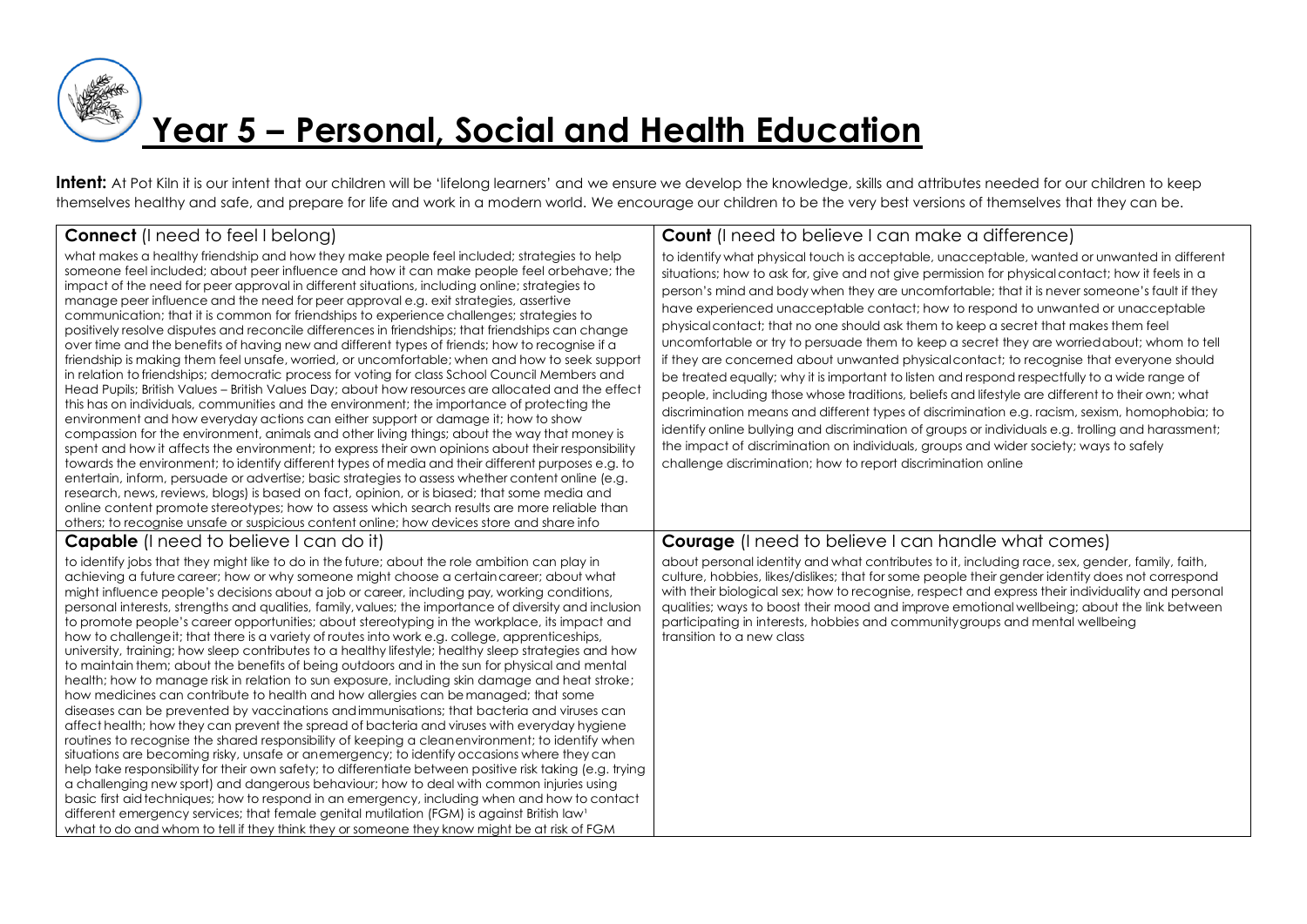

# **Year 6 – Personal, Social and Health Education**

Intent: At Pot Kiln it is our intent that our children will be 'lifelong learners' and we ensure we develop the knowledge, skills and attributes needed for our children to keep themselves healthy and safe, and prepare for life and work in a modern world. We encourage our children to be the very best versions of themselves that they can be.

| <b>Connect</b> (I need to feel I belong)                                                                                                                                                                                                                                                                                                                                                                                                                                                                                                                                                                                                                                                                                                                                                                                                                                                                                                                                                                                                                                                                                                                                                                                                                                                                                                                                                                                                                                                                                                                                                                                                                                                                                                                                                                                               | <b>Count</b> (I need to believe I can make a difference)                                                                                                                                                                                                                                                                                                                                                                                                                                                                                                                                                                                                                                                                                                                                                                                                                                                                                                                                                                                                                                                                                                                                                                                                                                                                                                                                                                                                          |
|----------------------------------------------------------------------------------------------------------------------------------------------------------------------------------------------------------------------------------------------------------------------------------------------------------------------------------------------------------------------------------------------------------------------------------------------------------------------------------------------------------------------------------------------------------------------------------------------------------------------------------------------------------------------------------------------------------------------------------------------------------------------------------------------------------------------------------------------------------------------------------------------------------------------------------------------------------------------------------------------------------------------------------------------------------------------------------------------------------------------------------------------------------------------------------------------------------------------------------------------------------------------------------------------------------------------------------------------------------------------------------------------------------------------------------------------------------------------------------------------------------------------------------------------------------------------------------------------------------------------------------------------------------------------------------------------------------------------------------------------------------------------------------------------------------------------------------------|-------------------------------------------------------------------------------------------------------------------------------------------------------------------------------------------------------------------------------------------------------------------------------------------------------------------------------------------------------------------------------------------------------------------------------------------------------------------------------------------------------------------------------------------------------------------------------------------------------------------------------------------------------------------------------------------------------------------------------------------------------------------------------------------------------------------------------------------------------------------------------------------------------------------------------------------------------------------------------------------------------------------------------------------------------------------------------------------------------------------------------------------------------------------------------------------------------------------------------------------------------------------------------------------------------------------------------------------------------------------------------------------------------------------------------------------------------------------|
| about the link between values and behaviour and how to be a positive role model; how to<br>discuss issues respectfully; how to listen to and respect other points of view; how to constructively<br>challenge points of view they disagree with ways to participate effectively in discussions online<br>and manage conflict or disagreements; democratic process for voting for class School Council<br>Members and Head Pupils; British Values – British Values Day; what prejudice means; to<br>differentiate between prejudice and discrimination; how to recognise acts of discrimination;<br>strategies to safely respond to and challenge discrimination; how to recognise stereotypes in<br>different contexts and the influence they have on attitudes and understanding of different<br>groups how stereotypes are perpetuated and how to challenge this; about the benefits of safe<br>internet use e.g. learning, connecting and communicating; how and why images online might<br>be manipulated, altered, or faked; how to recognise when images might have been altered;<br>why people choose to communicate through social media and some of the risks and challenges<br>of doing so; that social media sites have age restrictions and regulations for use; the reasons why<br>some media and online content is not appropriate for children; how online content can be<br>designed to manipulate people's emotions and encourage them to read or share things; about<br>sharing things online, including rules and laws relating to this; how to recognise what is<br>appropriate to share online; how to report inappropriate online content or contact                                                                                                                                                             | what it means to be attracted to someone and different kinds of loving relationships; that people<br>who love each other can be of any gender, ethnicity or faith; the difference between gender<br>identity and sexual orientation and everyone's right to be loved; about the qualities of healthy<br>relationships that help individuals flourish; ways in which couples show their love and commitment<br>to one another, including those who are not married or who live apart; what marriage and civil<br>partnership mean e.g. a legal declaration of commitment made by two adults; that people<br>have the right to choose whom they marry or whether to get married; that to force anyone into<br>marriage is illegal; how and where to report forced marriage or ask for help if they are worried; to<br>compare the features of a healthy and unhealthy friendship; about the shared responsibility if<br>someone is put under pressure to do something dangerous and something goes wrong;<br>strategies to respond to pressure from friends including online; how to assess the risk of different<br>online 'challenges' and 'dares'; how to recognise and respond to pressure from others to do<br>something unsafe or that makes them feel worried or uncomfortable; how to get advice and<br>report concerns about personal safety, including online; what consent means and how to seek<br>and give/not give permission in different situations |
| <b>Capable</b> (I need to believe I can do it)<br>about the role that money plays in people's lives, attitudes towards it and what influences<br>decisions about money; about value for money and how to judge if something is value for<br>money; how companies encourage customers to buy things and why it is important to be a<br>critical consumer; how having or not having money can impact on a person's emotions, health<br>and<br>wellbeing; about common risks associated with money, including debt, fraud and gambling;<br>how money can be gained or lost e.g. stolen, through scams or gambling and how these put<br>people at financial risk; how to get help if they are concerned about gambling or other financial<br>risk; that mental health is just as important as physical health and that both needlooking<br>after; to recognise that anyone can be affected by mental ill-health and that difficulties can be<br>resolved with help and support; how negative experiences such as being bullied or feeling lonely<br>can affect mental wellbeing; positive strategies for managing feelings; that there are situations<br>when someone may experience mixed or conflicting feelings; how feelings can often be helpful,<br>whilst recognising that they sometimes need to be overcome; to recognise that if someone<br>experiences feelings that are not so good (most or all of the time) – help and support is<br>available; identify where they and others can ask for help and support with mental wellbeing in<br>and outside school; the importance of asking for support from a trusted adult; about the<br>changes that may occur in life including death, and how these can cause conflicting feelings;<br>that changes can mean people experience feelings of loss or grief; about the process of | <b>Courage</b> (I need to believe I can handle what comes)<br>to recognise some of the changes as they grow up e.g. increasing independence;<br>about what being more independent might be like, including how it may feel; about<br>the transition to secondary school and how this may affect their feelings; about how<br>relationships may change as they grow up or move to secondary school; practical<br>strategies that can help to manage times of change and transition e.g. practising the<br>bus route to secondary school; identify the links between love, committed<br>relationships and conception; what sexual intercourse is, and how it can be one part<br>of an intimate relationship between consenting adults; how pregnancy occurs i.e.<br>when a sperm meets an egg and the fertilised egg settles into the lining of the womb;<br>that pregnancy can be prevented with contraception; about the responsibilities of<br>being a parent or carer and how having a baby changes someone's life                                                                                                                                                                                                                                                                                                                                                                                                                                              |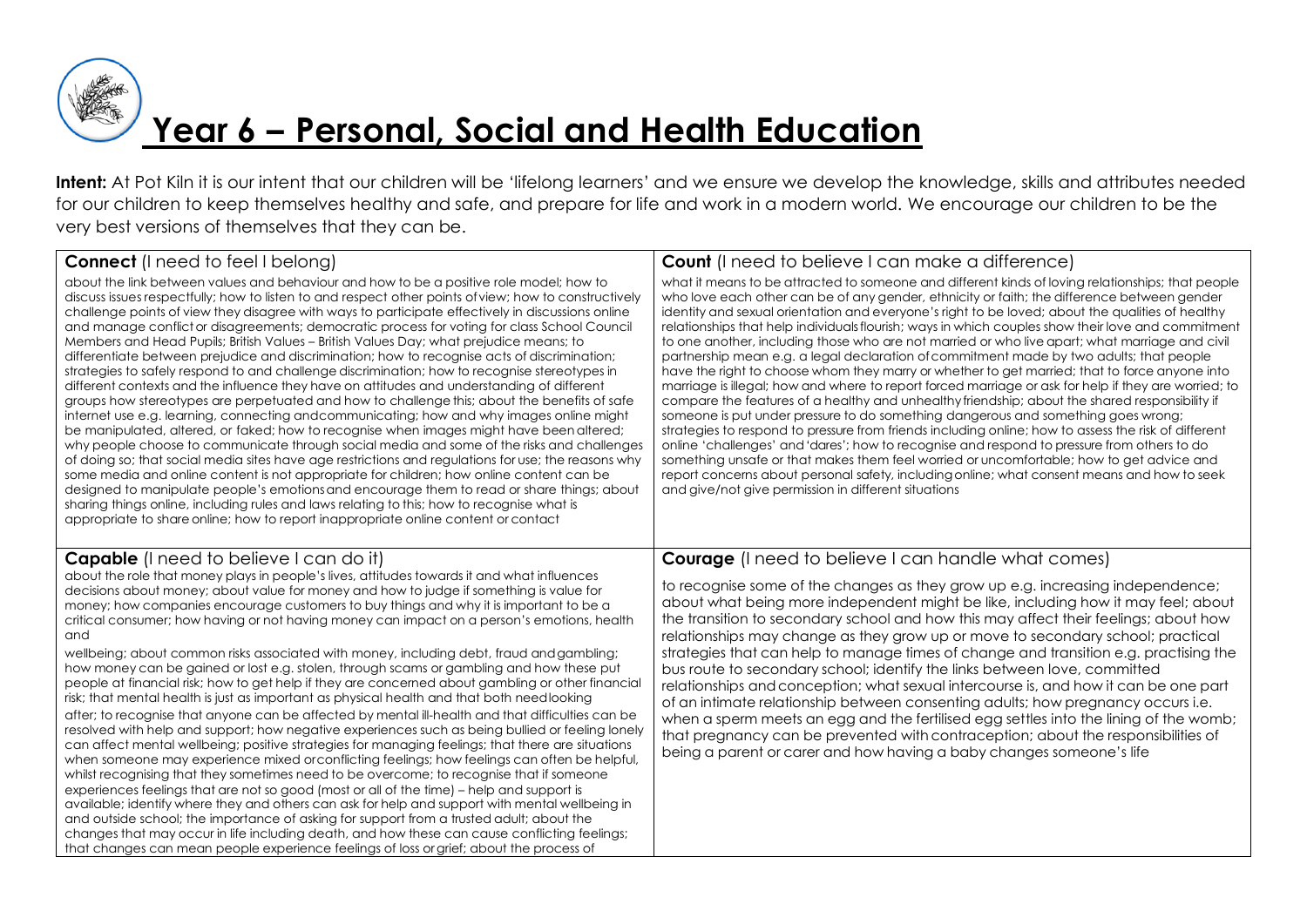| grieving and how grief can be expressed; about strategies that can help someone cope with the<br>feelings associated with change or loss; to identify how to ask for help and support with loss, grief |  |
|--------------------------------------------------------------------------------------------------------------------------------------------------------------------------------------------------------|--|
| or other aspects of change; how balancing time online with other activities helps to maintain                                                                                                          |  |
| their health and wellbeing; strategies to manage time spent online and foster positive habits e.g.                                                                                                     |  |
| switching phone off at night                                                                                                                                                                           |  |
| what to do and whom to tell if they are frightened or worried about something they have seen                                                                                                           |  |
| online; how to protect personal information online; to identify potential risks of personal                                                                                                            |  |
| information being misused; strategies for dealing with requests for personal information or images                                                                                                     |  |
| of themselves; to identify types of images that are appropriate to share with others and those                                                                                                         |  |
| which might not be appropriate; that images or text can be quickly shared with others, even                                                                                                            |  |
| when only sent to one person, and what the impact of this might be; what to do if they take,                                                                                                           |  |
| share or come across an image which may upset, hurt or embarrass them or others; how to                                                                                                                |  |
| report the misuse of personal information or sharing of upsetting content/images online; about                                                                                                         |  |
| the different age rating systems for social media, T.V, films, games and online gaming; why age                                                                                                        |  |
| restrictions are important and how they help people make safe decisions about what to watch,<br>use or play; about the risks and effects of different drugs; about the laws relating to drugs          |  |
| common to everyday life and illegal drugs; to recognise why people choose to use or not use                                                                                                            |  |
| drugs, including nicotine, alcohol and medicines as well as illegal drugs; about the organisations                                                                                                     |  |
| where people can get help and support concerning drug use; how to ask for help if they have                                                                                                            |  |
| concerns about druguse                                                                                                                                                                                 |  |
| about mixed messages in the media relating to drug use and how they might influence opinions                                                                                                           |  |
| and decisions                                                                                                                                                                                          |  |
|                                                                                                                                                                                                        |  |

#### **Intent**

At Pot Kiln it is our intent that our children will be 'lifelong learners' and we ensure we develop the knowledge, skills and attributes needed for our children to keep themselves healthy and safe, and prepare for life and work in a modern world. We encourage our children to be the very best versions of themselves that they can be.

#### **Implementation**

At Pot Kiln PSHE is delivered by the class teacher with the support of PSHE leader if necessary. PSHE lessons take place weekly and content is centred under the umbrella themes of Relationships, Living in the Wider World and Health Well-Being. The learning content has been planned to link and run alongside our work on British Values and the philosophical themes of Connect, Courage, Capable and Count. We encourage visiting professionals to provide talks / workshops for our pupils and classes are encouraged to develop and maintain a link with a community group. PSHE values are also introduced in and explored within both whole school and key stage assemblies and throughout our Behaviour Policy, Anti-Bullying Charter and weekly Thrive sessions in class. PSHE is delivered through a range of whole school activities. Pupils will be given the opportunity to join and contribute to local and national initiatives e.g. Anti-bullying week, community cohesion and school fund raising activities. Pupils will have the opportunity to take part in school assemblies, be elected School Parliament members (where they lead and are active members of the Safeguarding, Finance, Sports, Environment, Education and Mental Health Cabinets) and Head Pupils (Year 6 only) and they are encouraged to express their thought and opinions. Pupils are also given the opportunity to enhance their learning and engage in concepts and content of the subject through learning in other subjects and areas of the curriculum and out of school.